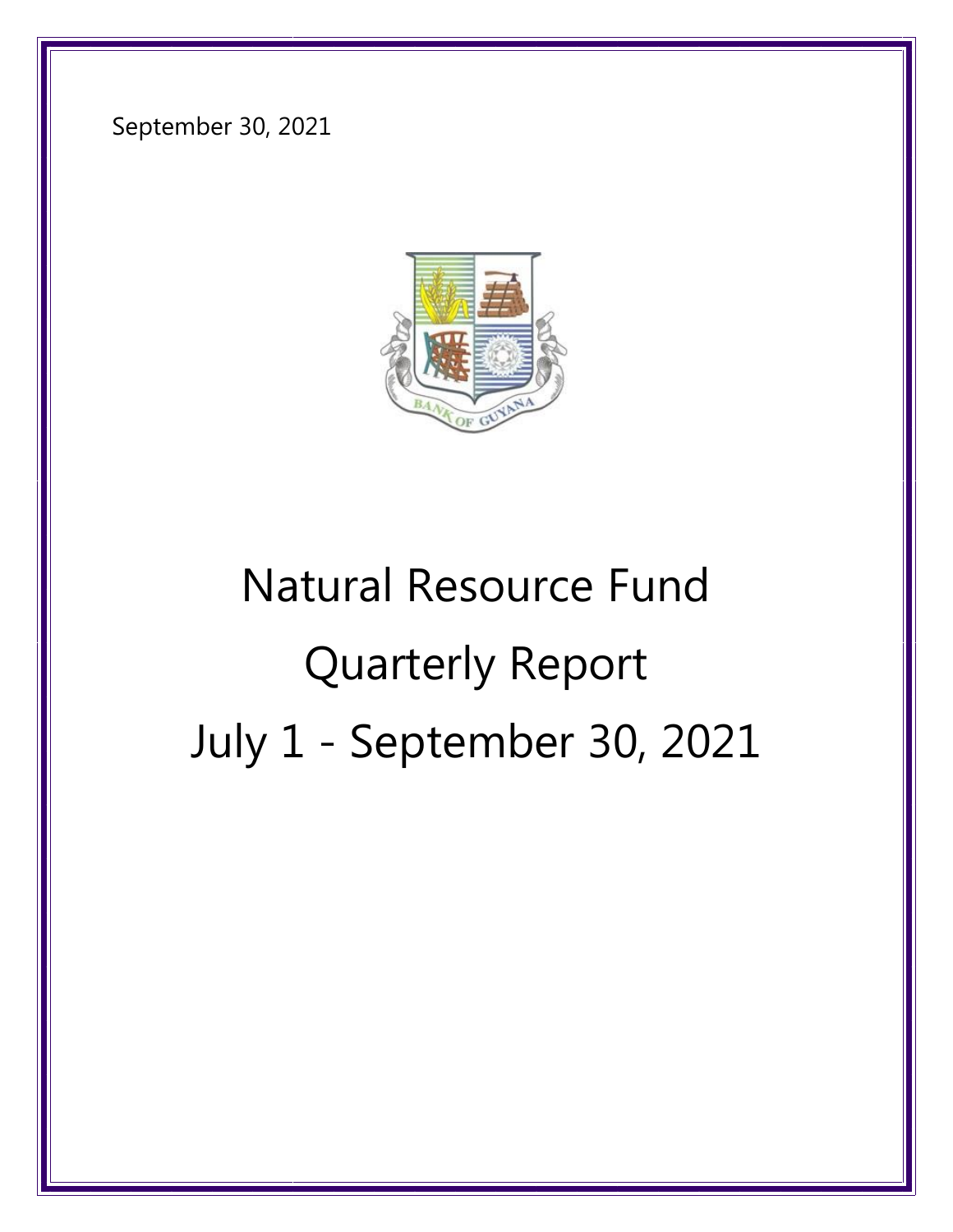## **TABLE OF CONTENTS**

| 2.0 |     |
|-----|-----|
| 3.0 |     |
|     |     |
|     |     |
|     |     |
| 4.0 |     |
| 5.0 |     |
| 6.0 |     |
| 7.0 |     |
|     |     |
|     |     |
| 8.0 | .11 |
| 9.0 | .13 |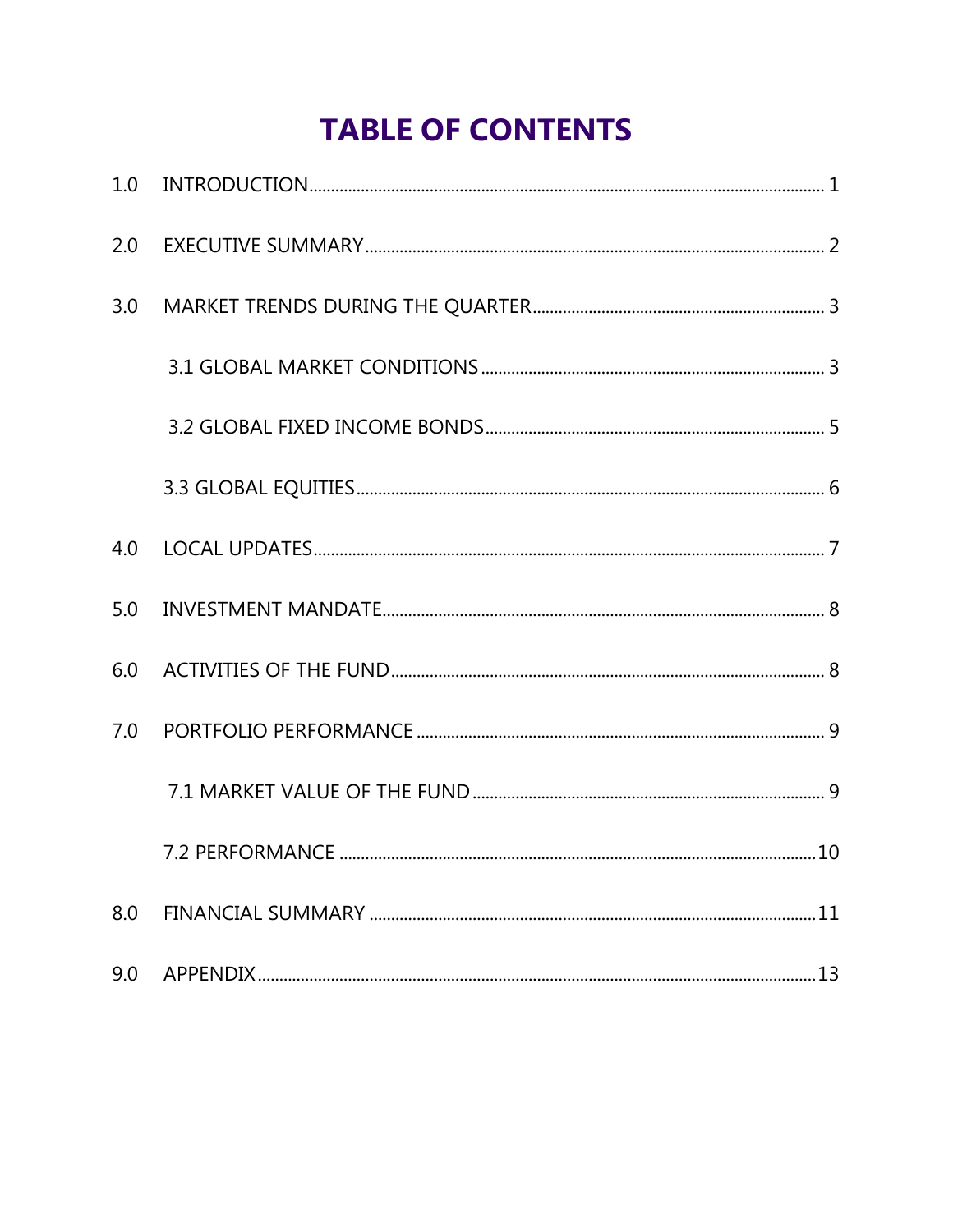#### <span id="page-2-0"></span>**1.0 INTRODUCTION**

The Natural Resource Fund was formed by the enactment of the Natural Resource Fund Act 2019 which was passed in the National Assembly on January 3, 2019 and assented to by the President on January 23, 2019. The Act gives the Bank of Guyana the responsibility for the operational management of the Fund.

This report is produced in fulfilment of the requirements set out in section 38 (2) of the Natural Resource Fund Act 2019 which requires the Bank of Guyana to report on the activities and financial performance of the Natural Resource Fund (referred to hereinafter as "the Fund").

The financial statements in this report have been prepared in accordance with and comply with International Financial Reporting Standards (IFRS). Foreign currency transactions have been translated to G\$ at the rate of exchange prevailing at the dates of the transactions. The rate of exchange at September 30, 2021 was GYD 208.50 = USD 1.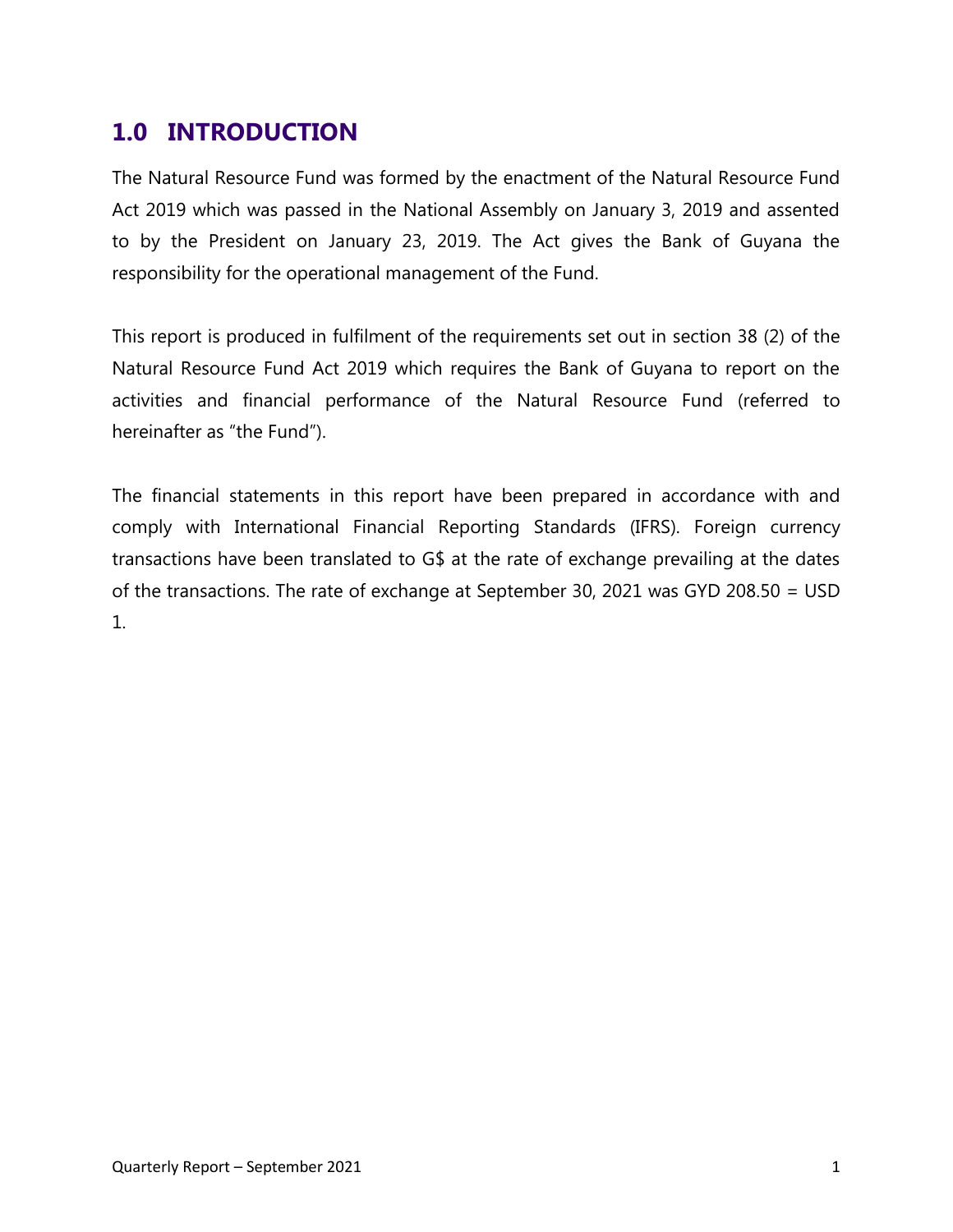## <span id="page-3-0"></span>**2.0 EXECUTIVE SUMMARY**

This report covers the period July 1, 2021 – September 30, 2021

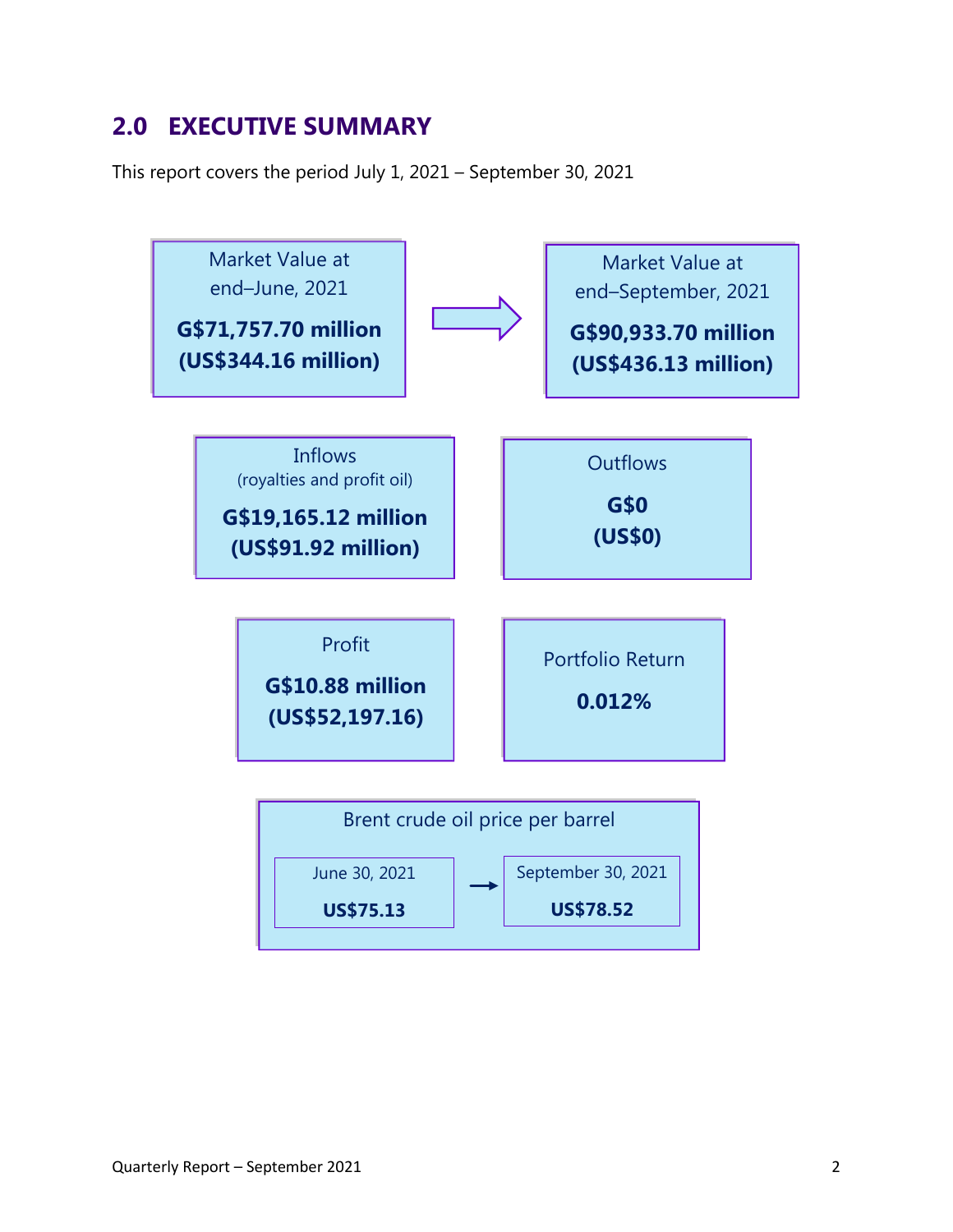## <span id="page-4-0"></span>**3.0 MARKET TRENDS DURING THE QUARTER**

## <span id="page-4-1"></span>**3.1 Global Market Conditions**

The world economy is continuing on its path to recovery from COVID-19 supported by the distribution of vaccines, continuous policy support and the resumption of economic activities. According to the IMF's most recent World Economic Outlook, global growth is forecasted to be 6% in 2021 and 4.9% in 2022. However, there continues to be an ongoing gap between advanced and emerging market economies which is reflected in countries' access to vaccines with a much larger percentage of persons in advanced economies being fully vaccinated compared to those in emerging market and developing economies. Additionally, the recovery is being hindered by the spread of the Delta variant resulting in an increasing number of COVID-19 cases and mobility restrictions in many countries. Supply chain issues including delays and shortages (which lead to price increases) also pose a problem.

In August, the IMF approved its largest general allocation of Special Drawing Rights (SDRs) equivalent to US\$650 billion in order to enhance global liquidity. The allocation will benefit all member countries with approximately US\$275 billion going towards emerging market and developing countries. Meanwhile, countries continue to maintain accommodating fiscal and monetary policies. In the USA, the Federal Open Market Committee (FOMC) issued a statement in September 2021 which reiterated their position to continue along the lines of accommodating monetary policy and to keep the target range for the federal funds rate at 0% - 0.25%. The UK and the EU's central banks also maintained their rates of 0.1% and 0% respectively. The Federal Reserve will also continue to increase its holdings of securities in order to sustain the smooth functioning of the market and provide credit to businesses and households. Tapering of these asset purchases is expected to begin soon.

High inflation continues to persist in many countries. This can be attributed to a release of pent up demand, supply chain issues, higher food and energy prices and currency depreciation in some emerging market economies.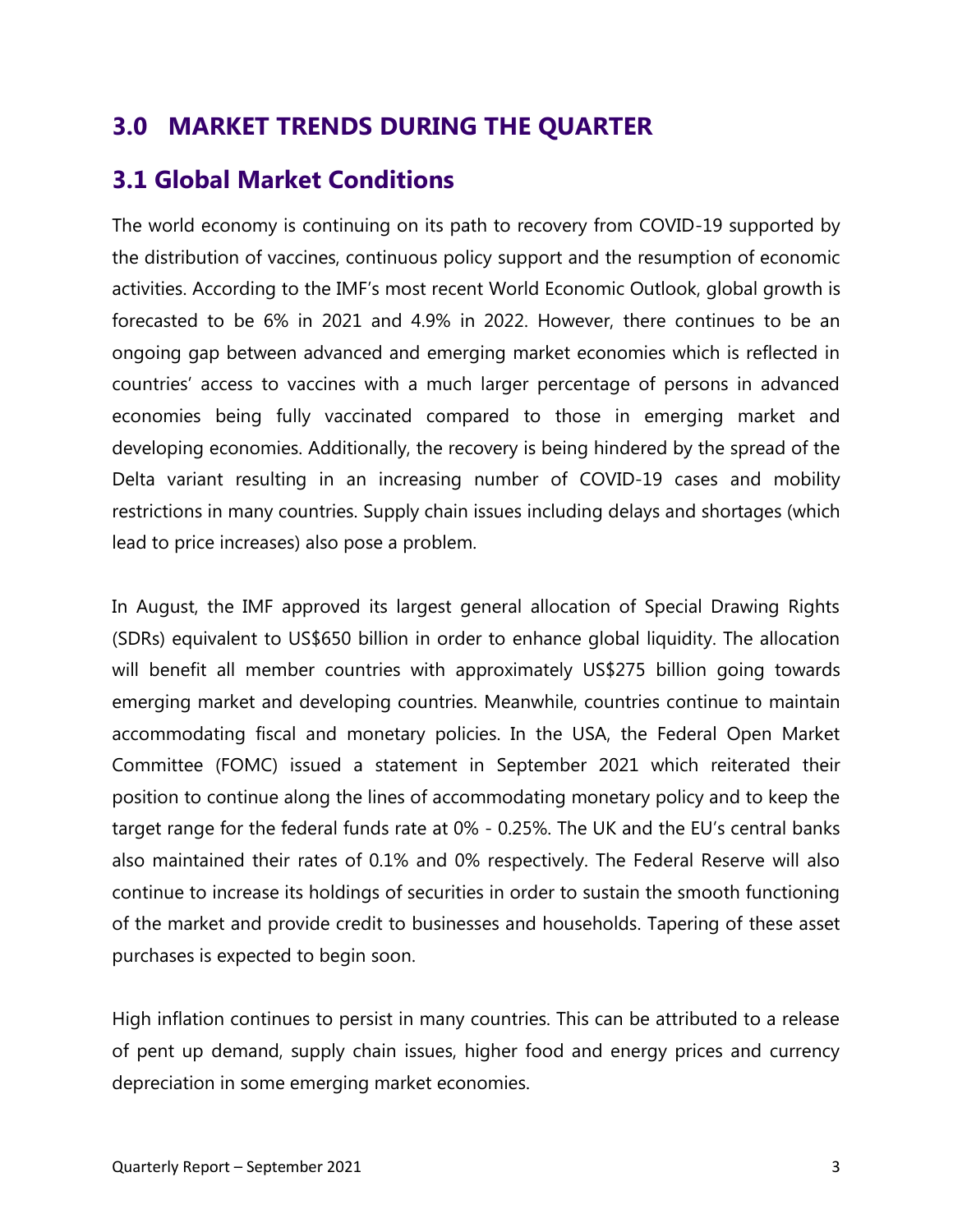Oil prices fluctuated over the quarter reaching a low of US\$65.18/bbl. in late August before rising to a high of \$79.53/bbl. in late September. Oil ended the quarter at US\$78.52/bbl. Prices are expected to continue to rise as a result of supply constraints and increasing demand as economies reopen.

The following graph shows the movement of oil prices from January 2020 to September 2021.



**Graph 1**

Gold prices also fluctuated throughout the quarter reaching a high of US\$1,829.40 per ounce in mid-July. Prices remained relatively high in July before falling in early August. It then rose throughout the month before falling again during September reaching a low of US\$1,726.37 per ounce at the end of the month and ending the quarter at US\$1,756.95 per ounce. Prices over the quarter were mainly influenced by expectations regarding the timing of tapering of the Federal Reserve's economic support measures, the strength of the US dollar and the movement of US Treasury yields, which when high, makes holding gold an unattractive option.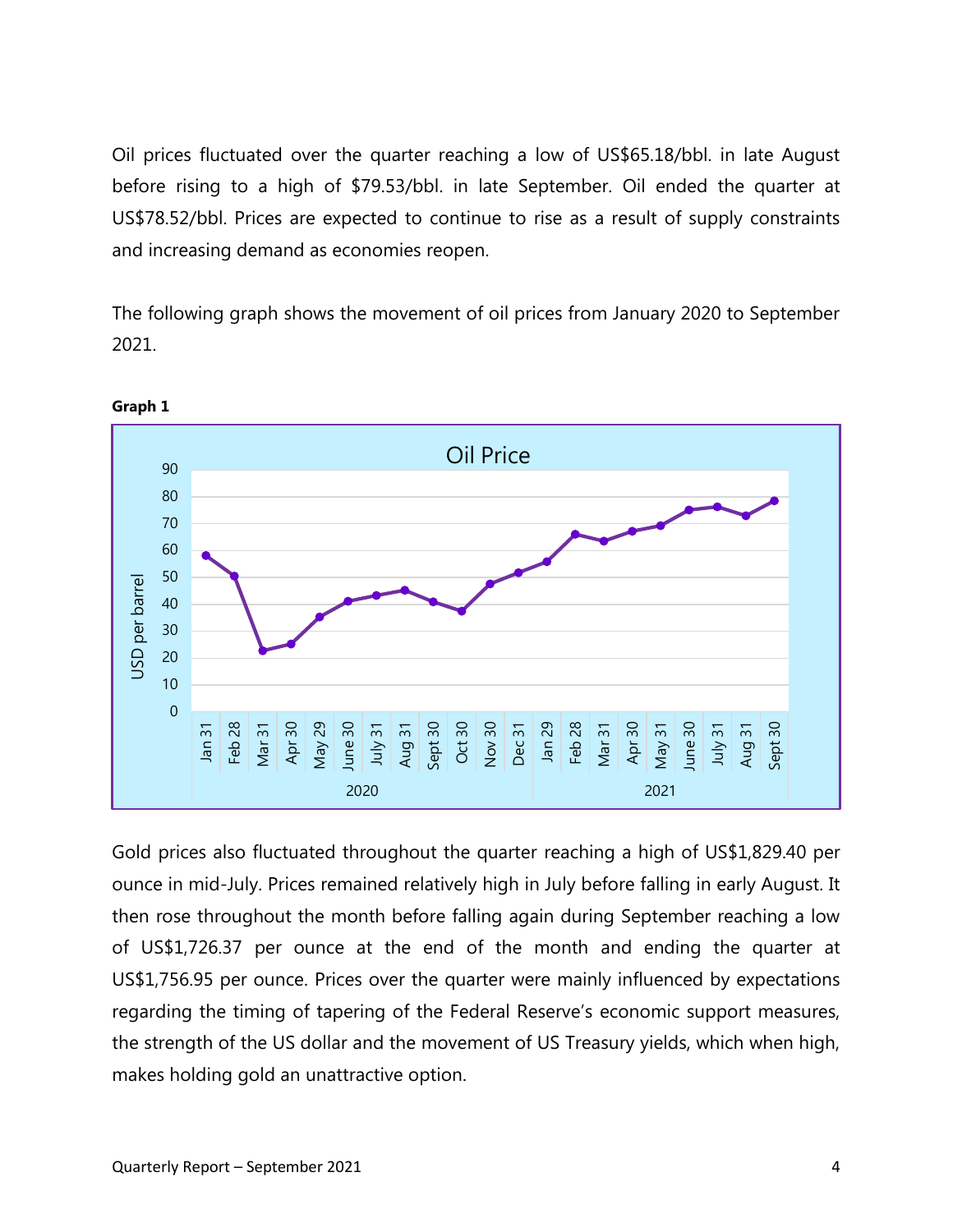#### <span id="page-6-0"></span>**3.2 Global Fixed Income Bonds**

There was high volatility in the fixed income market this quarter as government bond yields fluctuated greatly. During most of the quarter, bond yields in the US generally continued their downward trend but towards the end of September, the Federal Reserve Bank indicated their intentions of possible tapering in the near future which caused bond yields to rise as investors sold-off bonds in anticipation of potentially higher interest rates. Similar hawkish comments by other central banks have led to a global rise in bond yields. There has been a small net movement across the quarter but the recent spike in yields remains a point of concern to investors. The Fed also warned that the Treasury Department will run out of money by October 18<sup>th</sup> and are pleading with congress to raise the debt ceiling which, if not done, can result in defaults on government obligations adding further stress to the bond market and the US economy at large.

Despite the considerable decreases in yield earlier in the quarter, the 10–year government bonds slightly increased from the last quarter-end due to the sell-off in September. The US 10-year bond yield rose from 1.48% to 1.51%, the UK's significantly increased from 0.72% to 1.031%, Spain's moved from 0.42% to 0.46% and France's increased from 0.13% to 0.15%. Germany's yield increased by less than 1 basis point and stood at -0.21%

The graph below shows the US Treasury yield curve at June 30, 2021 and September 30, 2021. Yields remained relatively unchanged over the quarter. The yields of medium-term bonds rose due to negative market sentiment. The yield of the 1-month bond has also risen slightly above the yields of the 2-month, 3-month and 6-month yields due to fears of future defaults by the Federal Reserve.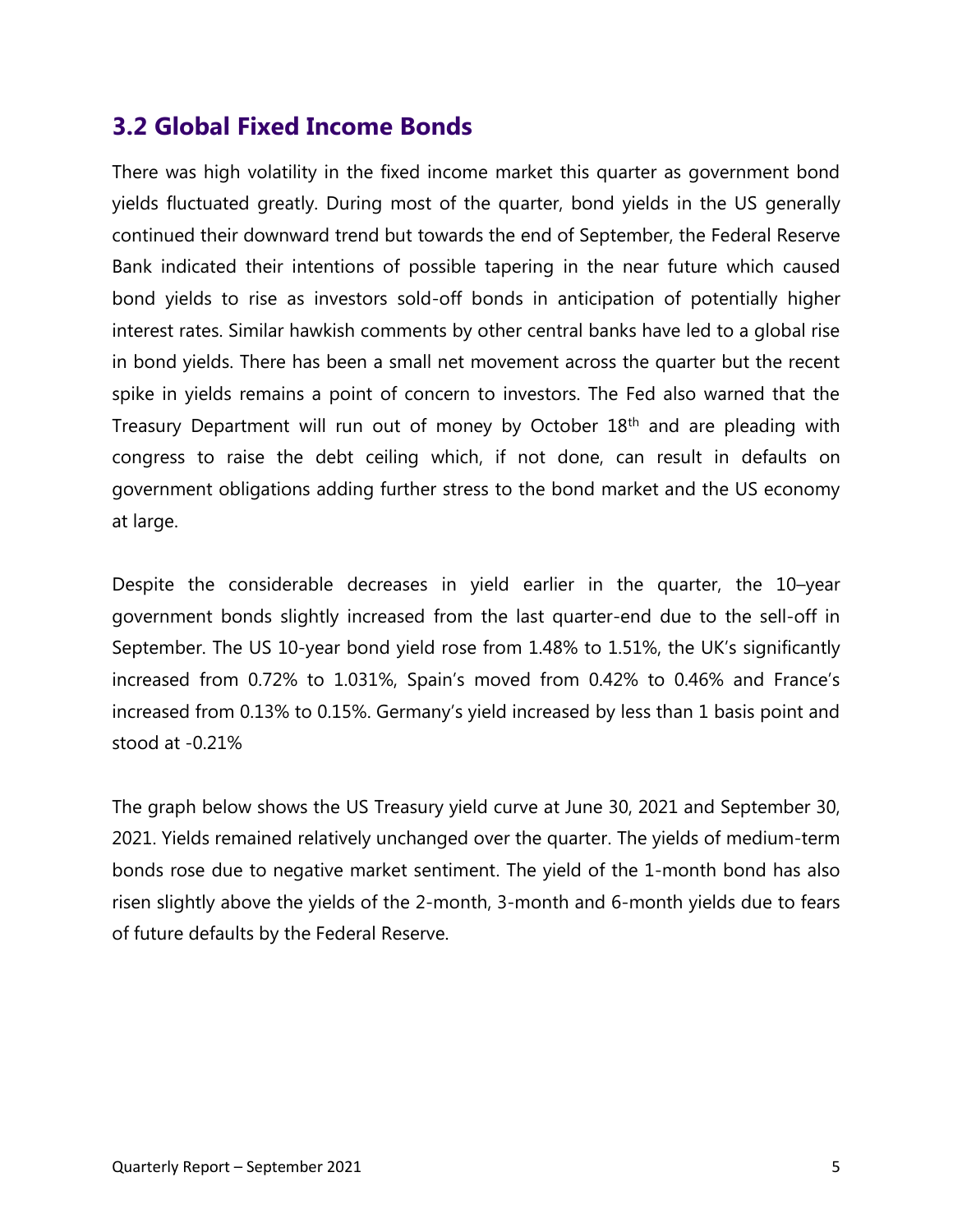

Corporate bonds were also impacted by the sell-off in September. High yield bonds were able to generate positive returns over the quarter but investment grade reflected little change. According to the Bloomberg Barclays Global Aggregate Corporate Total Return Index, corporate bonds moved from 302.18 to 299.89, a mild decrease of -0.76%.

#### <span id="page-7-0"></span>**3.3 Global Equities**

The equity market continued their rally at the start of the quarter but was severely impacted by the hawkish tone of central banks and the subsequent declining of bond prices in September. This caused stock prices to fall, erasing their prior gains as stocks became more expensive than the safer fixed income investments. Over the quarter, the S&P 500 index recorded a small positive return while NASDAQ had a small negative return. The sell-off in September negatively affected all sectors except energy which was fuelled by increasing oil prices.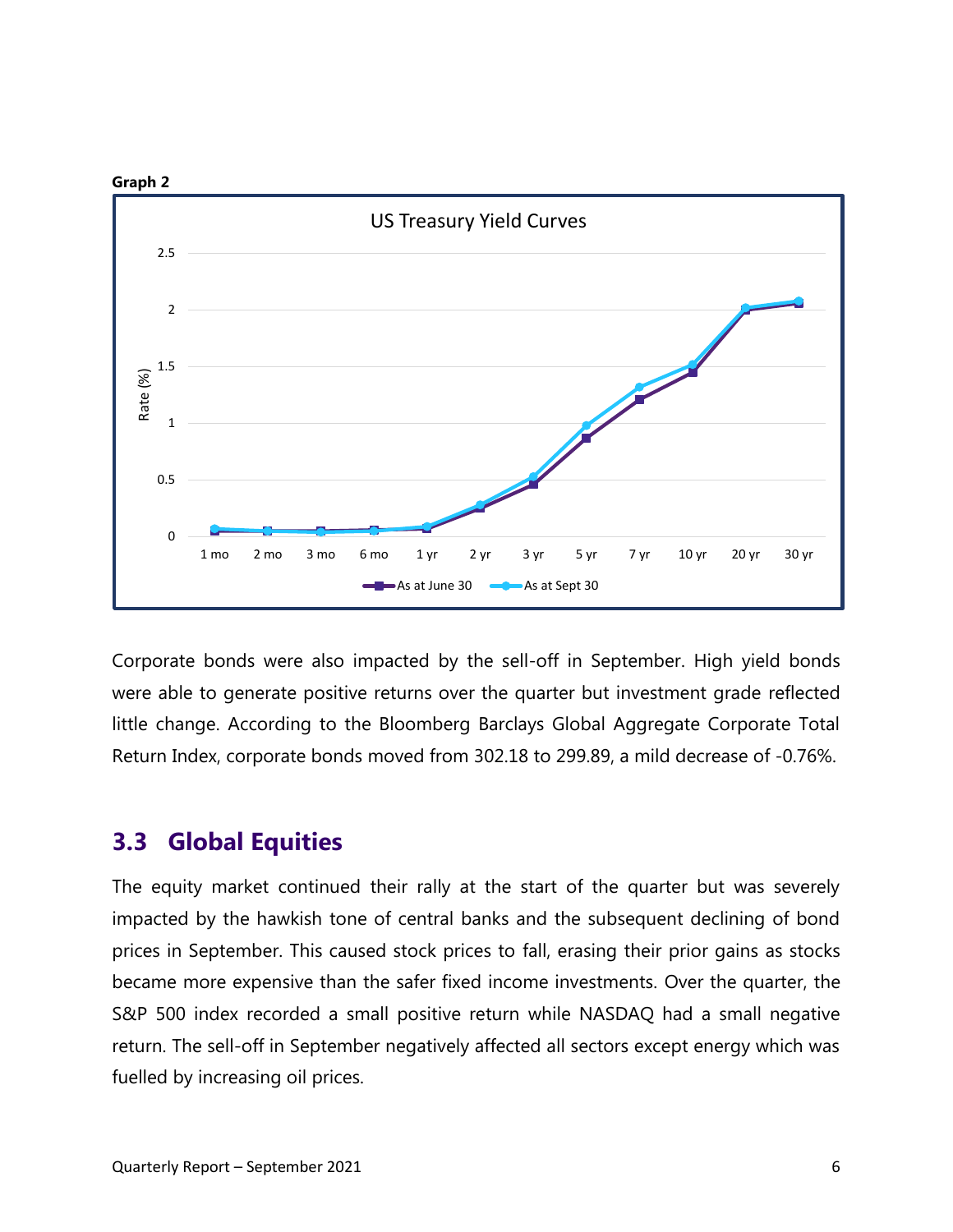#### <span id="page-8-0"></span>**4.0 LOCAL UPDATES**

Since 2015, 26 discoveries have been made offshore Guyana. Two of those discoveries were made at the Orinduik block and 1 at the Kanuku block. Over the quarter, 3 new discoveries have been made within the Stabroek block taking the total to 23, with estimated resources of approximately 9 billion oil-equivalent barrels. The Stabroek Block is operated by ExxonMobil affiliate Esso Exploration and Production Guyana Limited. They hold a 45% interest in the block, Hess Guyana Exploration Ltd. holds 30% interest while CNOOC Petroleum Guyana Limited holds the remaining 25%.

In the Stabroek block, output from the Liza Phase 1 Development which began production in late 2019, reached its peak capacity of 120,000 barrels per day (bpd) in December 2020 while Liza Phase 2 is on track to begin production in early 2022, and is expected to produce up to 220,000 bpd. The government of Guyana on 30th September, 2020 announced their approval of the Payara Offshore Development Project which will target an estimated resource base of approximately 600 million oil-equivalent barrels. Production of up to 220,000 bpd from this block is expected to begin in 2024. Plans are in order for ExxonMobil's 4th project – the Yellowtail Development project which is expected to start production of 250,000 barrels per day in 2025, taking Guyana to a production level of over 800,000 barrels per day. It is projected that by 2027, 6 to 7 projects will be in operation, and Guyana's oil production will increase to more than 1 million bpd by the end of the decade.

According to a study by Wood Mackenzie, the Liza Phase 1 and 2 developments account for about 25% of the resources in the Stabroek block while phase 3, which includes Payara, Pacora and Liza Deep, account for 16%.

As at September 30, 2021 Guyana has lifted seven 1-million-barrel oil cargoes. In 2021, it was anticipated that 6 lifts would be made but this was recently reduced to 5 owing to technical issues with 3 completed so far.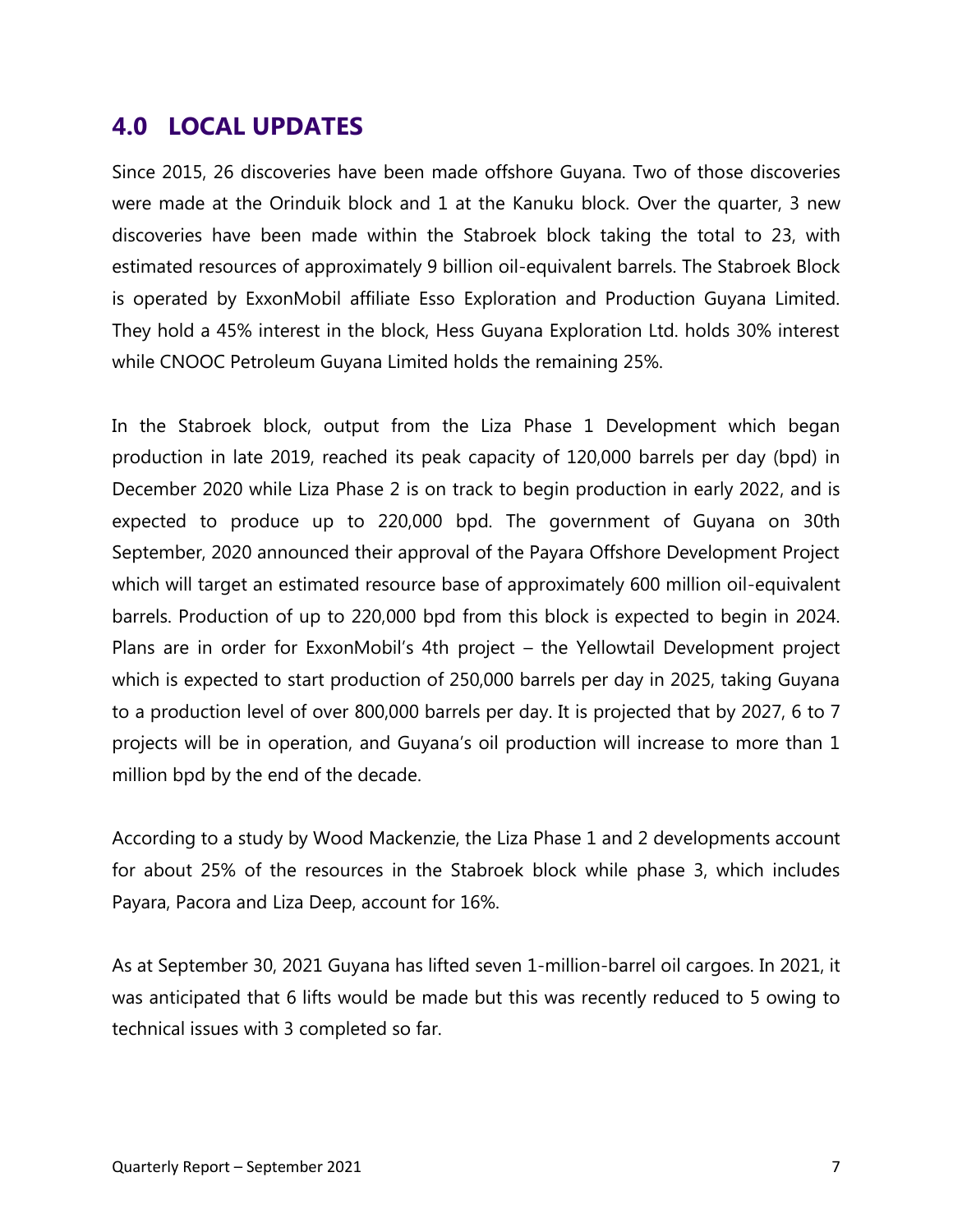#### <span id="page-9-0"></span>**5.0 INVESTMENT MANDATE**

To date, there has been no investment mandate for the Fund. A letter from the then Minister of Finance dated June 8, 2020 stated that pending the constitution of the Investment Committee and preparation of the Investment Mandate, all petroleum revenue should be held as cash deposits in the Natural Resource Fund account.

The government has publicly disclosed their intentions to let funds remain untouched in the Natural Resource Fund Account until a series of reforms are enacted to strengthen the regulatory infrastructure of the oil and gas sector.

#### <span id="page-9-1"></span>**6.0 ACTIVITIES OF THE FUND**

During the quarter, inflows into the Fund amounted to G\$19,165.12 million (US\$91.92 million) comprising of profit oil - G\$16,600.26 million (US\$79.62 million) and royalties - G\$2,564.86 million (US\$12.30 million). These funds were deposited into the Natural Resource Fund Account held at the Federal Reserve Bank of New York.

Since its inception, the Fund has received G\$81,030.74 million (US\$388.64 million) from seven lifts of profit oil and G\$9,888.21 million (US\$47.42 million) from royalties.

In March 2020, the target range for the federal funds rate was lowered to 0% - 0.25%. Following a June 2021 meeting of the FOMC, it was announced that while this interest rate range will remain unchanged, rates on overnight deposits will be increased to 0.05% effective June 17, 2021. As a result, the Fund earned G\$10.88 million (US\$52,197.16) in interest income over the quarter.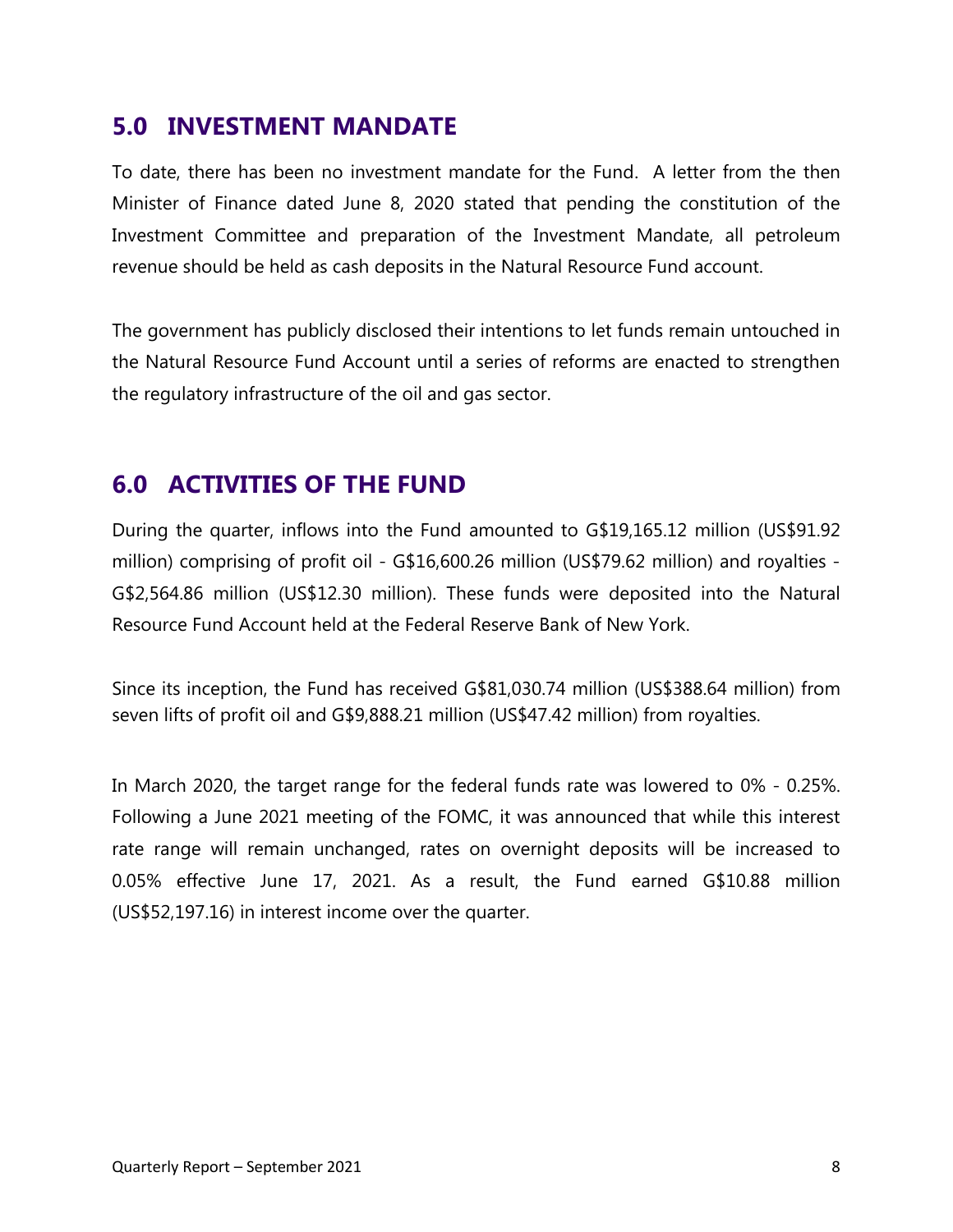## <span id="page-10-0"></span>**7.0 PORTFOLIO PERFORMANCE**

#### <span id="page-10-1"></span>**7.1 Market Value of the Fund**

The market value of the Fund at September 30, 2021 stood at G\$90,933.70 million (US\$436.13 million), an increase of 26.72% (G\$19,176 million / US\$91.97 million) from the previous quarter.

| <b>Changes in Market Value</b><br>G\$'000 |                |                |                |                |            |                  |  |
|-------------------------------------------|----------------|----------------|----------------|----------------|------------|------------------|--|
|                                           | 2020           |                | 2021           |                |            |                  |  |
|                                           | Q <sub>4</sub> | Q <sub>1</sub> | Q <sub>2</sub> | Q <sub>3</sub> | <b>YTD</b> | <b>Inception</b> |  |
| <b>Starting Market Value</b>              | 30,163,386     | 41,348,595     | 55,808,926     | 71,757,701     | 41,348,595 |                  |  |
| Inflows                                   | 11,185,209     | 14,460,331     | 15,947,480     | 19,165,116     | 49,572,927 | 90,918,948       |  |
| <b>Withdrawals</b>                        |                |                |                | 0              |            |                  |  |
| Interest Income                           | 0              | 0              | 1,295          | 10,883         | 12,178     | 13,759           |  |
| Capital Gains (Losses)                    | 0              | 0              |                | 0              | 0          | 993              |  |
| Admin., management<br>and other costs     | 0              | 0              | $\Omega$       | 0              | 0          | 0                |  |
| <b>Final Market Value</b>                 | 41,348,595     | 55,808,926     | 71,757,701     | 90,933,700     | 90,933,700 | 90,933,700       |  |

#### **Table 1**

#### **Graph 3**

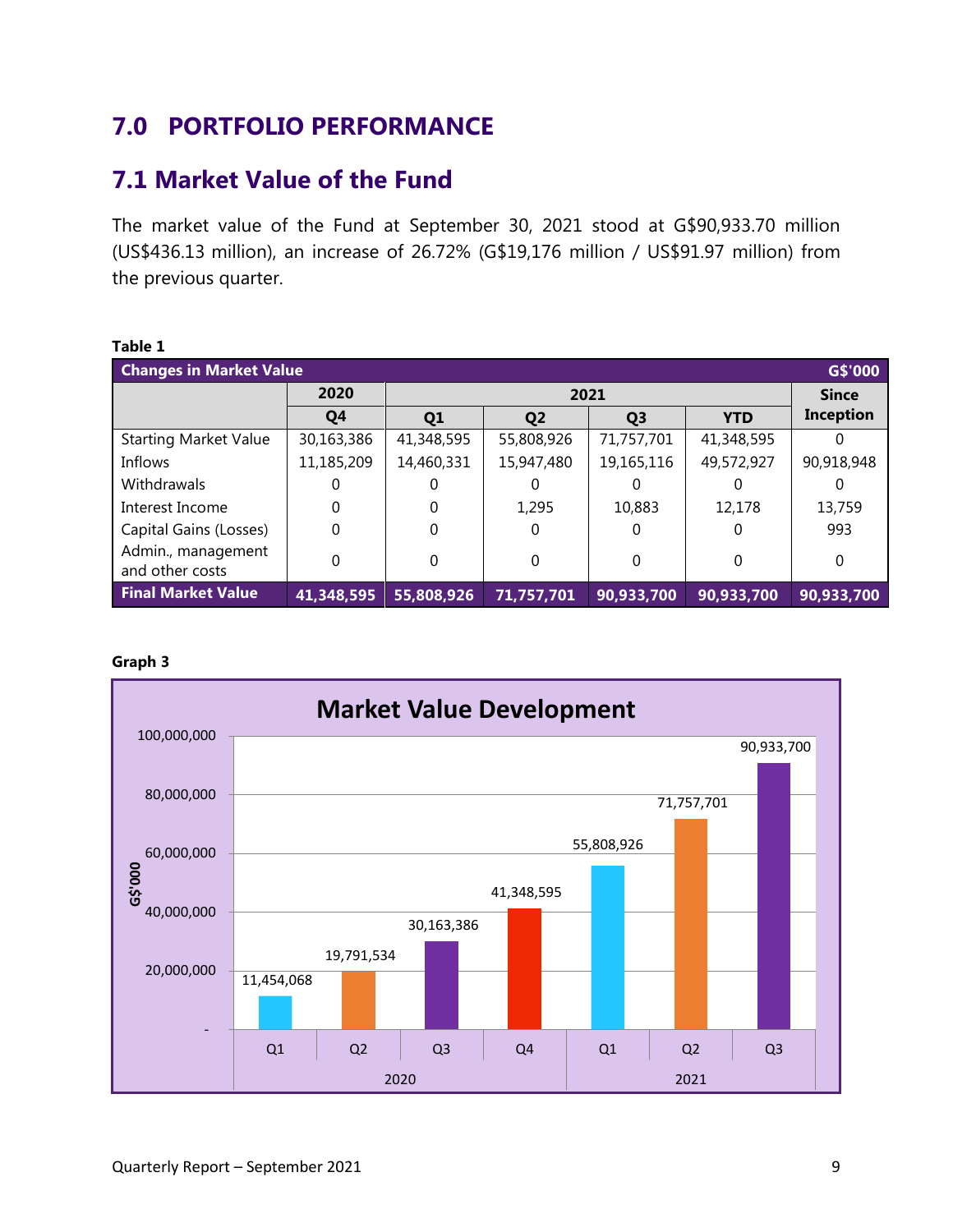## <span id="page-11-0"></span>**7.2 Performance**

The Fund recorded a profit of G\$10.88 million (US\$52,197.16) this quarter solely due to interest earned on deposits as the overnight deposit rate increased by 5 basis points to 0.05% in the latter half of June 2021. This resulted in a return<sup>1</sup> of 0.012% for the quarter compared with 0.002% for the previous quarter.

| Table 2          |                          |                          |                          |                          |                          |                          |                          |                          |                           |
|------------------|--------------------------|--------------------------|--------------------------|--------------------------|--------------------------|--------------------------|--------------------------|--------------------------|---------------------------|
| <b>FUND</b>      | 2020                     |                          |                          |                          | 2021                     |                          |                          |                          |                           |
| <b>PORTFOLIO</b> | Q1                       | Q <sub>2</sub>           | Q <sub>3</sub>           | Q <sub>4</sub>           | Q <sub>1</sub>           | Q <sub>2</sub>           | Q <sub>3</sub>           | <b>YTD</b>               | <b>Since</b><br>Inception |
| Return           | 0.014%                   | 0.006%                   | 0.000%                   | 0.000%                   | 0.000%                   | 0.002%                   | 0.012%                   | 0.014%                   | 0.034%                    |
| <b>Benchmark</b> | $\overline{\phantom{a}}$ |                          | $\overline{\phantom{0}}$ | $\overline{\phantom{a}}$ | $\overline{\phantom{a}}$ | $\overline{\phantom{a}}$ | $\overline{\phantom{a}}$ | $\overline{\phantom{a}}$ |                           |
| <b>Excess</b>    | $\overline{\phantom{a}}$ | $\overline{\phantom{0}}$ | $\overline{\phantom{0}}$ | $\overline{\phantom{a}}$ | -                        | $\overline{\phantom{a}}$ | -                        | $\overline{\phantom{a}}$ | $\overline{\phantom{0}}$  |





 $\overline{\phantom{a}}$ 

<sup>&</sup>lt;sup>1</sup> The Fund is not currently tracking an index as funds were not invested in securities as at September 30, 2021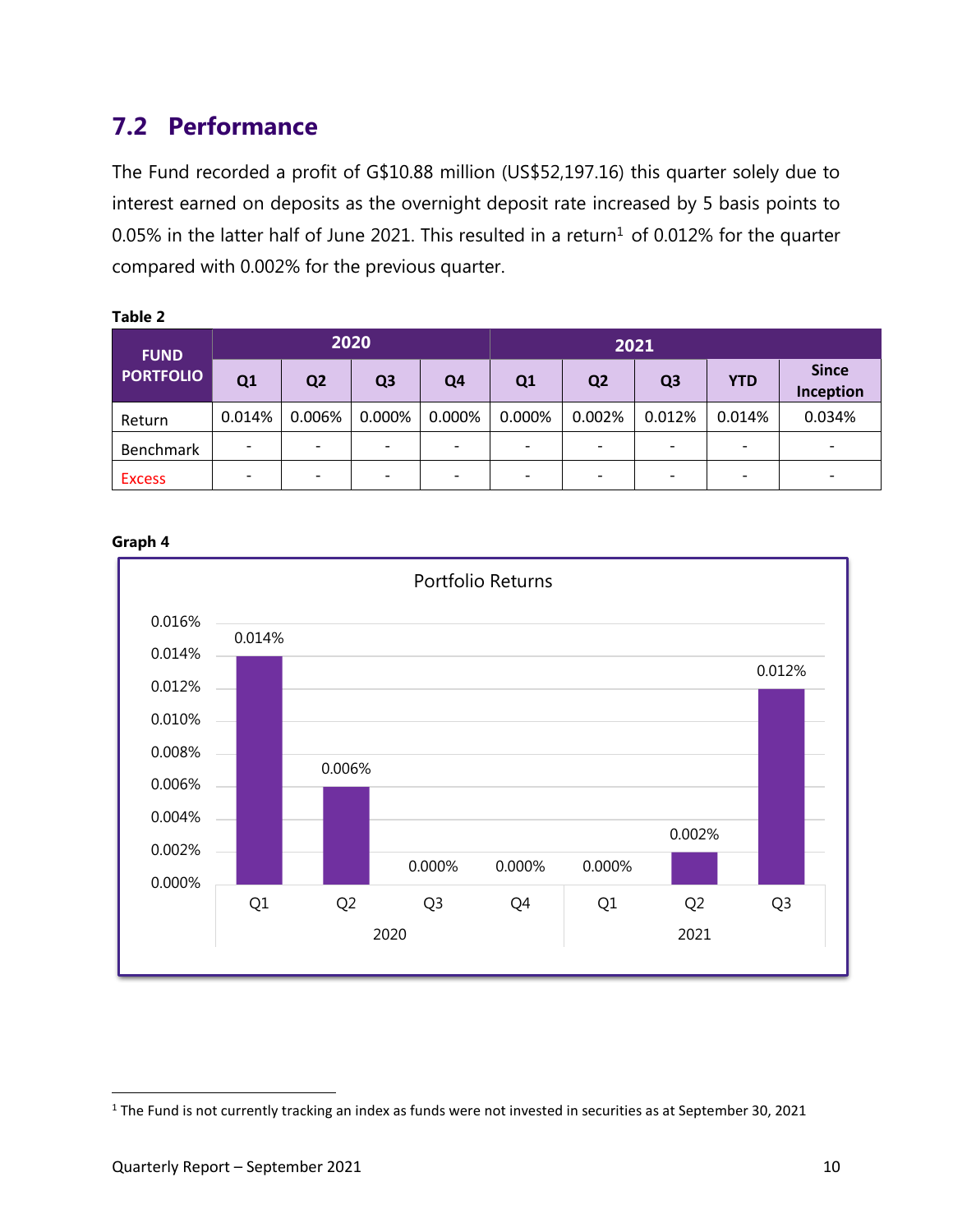#### <span id="page-12-0"></span>**8.0 FINANCIAL SUMMARY**

The following financial information is presented for the purpose of providing a detailed overview of the performance of the Fund. The figures have been audited by the Internal Audit Department of Bank of Guyana.

#### **Table 3**

| <b>Capital Account</b>                                      |                | G\$'000        |
|-------------------------------------------------------------|----------------|----------------|
| <b>Period</b>                                               | Q <sub>2</sub> | Q <sub>3</sub> |
| Opening Balance at beginning of the period                  | 55,808,926     | 71,757,701     |
| Inflows to Fund for the quarter:<br>Royalties               | 2,891,707      | 2,564,855      |
| Profit Oil                                                  | 13,055,773     | 16,600,261     |
| Outflows from Fund to Consolidated Fund a/c for the quarter | (0)            | (0)            |
| Net Result for the quarter                                  | 1,295          | 10,883         |
| <b>Closing Balance at the end of the quarter</b>            | 71,757,701     | 90,933,700     |

#### **Table 4**

| <b>Assets</b>                                               |                | G\$'000        |
|-------------------------------------------------------------|----------------|----------------|
| <b>Period</b>                                               | Q <sub>2</sub> | Q <sub>3</sub> |
| Cash and Cash Equivalents                                   | 71,757,701     | 90,933,700     |
| Other receivables                                           | 0              |                |
| Financial Assets held at fair value through profit and loss | 0              |                |
| Less:                                                       |                |                |
| Payables                                                    | (0)            | (0)            |
| <b>Total Net Assets</b>                                     | 71,757,701     | 90,933,700     |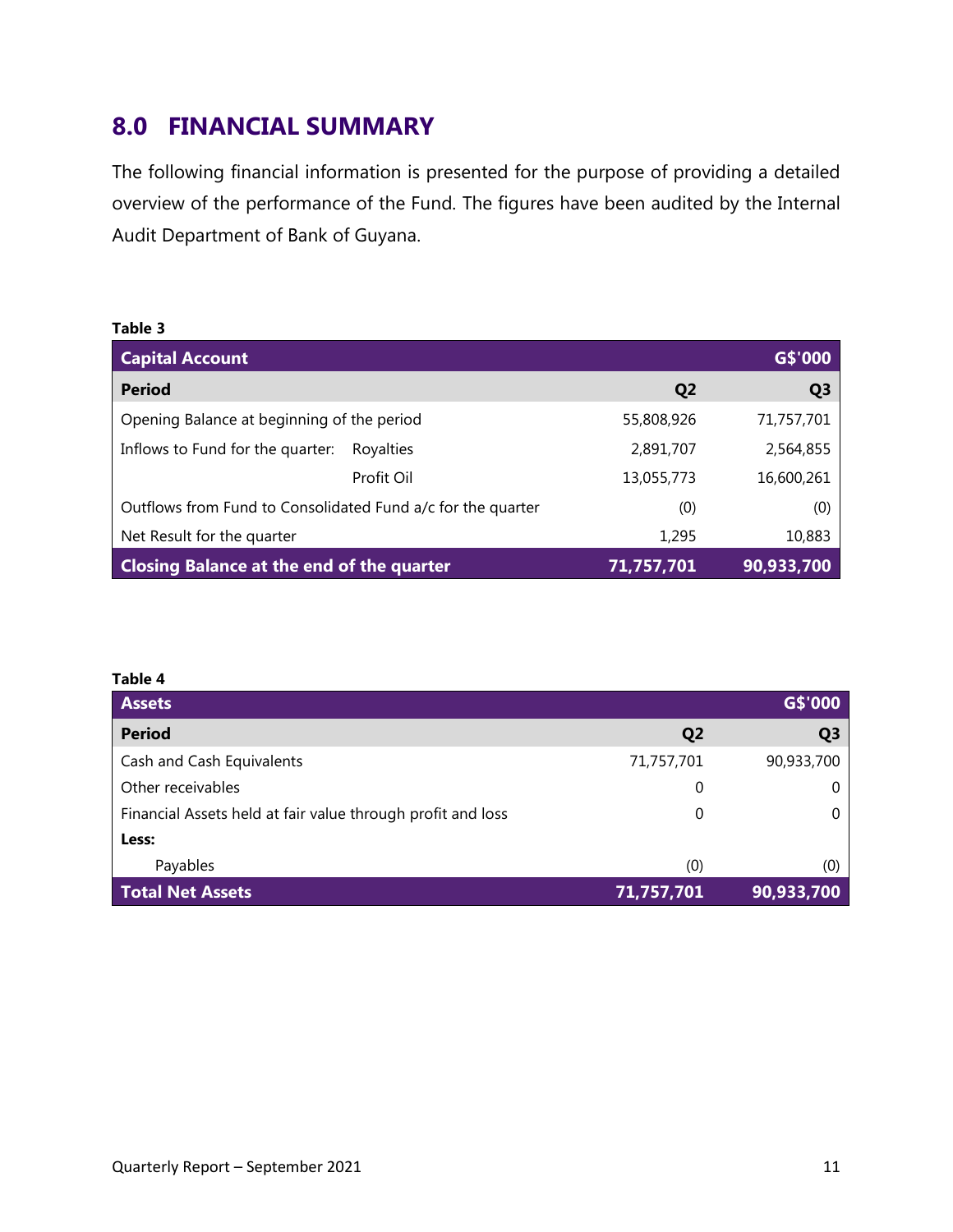#### **Table 5**

| <b>Income</b>                                                |                | G\$'000        |
|--------------------------------------------------------------|----------------|----------------|
| <b>Period</b>                                                | Q <sub>2</sub> | Q <sub>3</sub> |
| Interest Income                                              | 1,295          | 10,883         |
| Other Investment Income                                      | 0              | O              |
| Net gains/(losses) on market revaluation of financial assets | 0              | 0              |
| Net gains/(losses) on foreign exchange                       | 0              | $\mathcal{O}$  |
| <b>Total Investment Income</b>                               | 1,295          | 10,883         |
|                                                              |                |                |
| <b>Expenses</b>                                              |                |                |
| Management fees                                              | (0)            | (0)            |
| <b>Transaction costs</b>                                     | (0)            | (0)            |
| Other expenses                                               | (0)            | (0)            |
| <b>Total Expenses</b>                                        | (0)            | (0)            |
| <b>Net Result for the Quarter</b>                            | 1,295          | 10,883         |